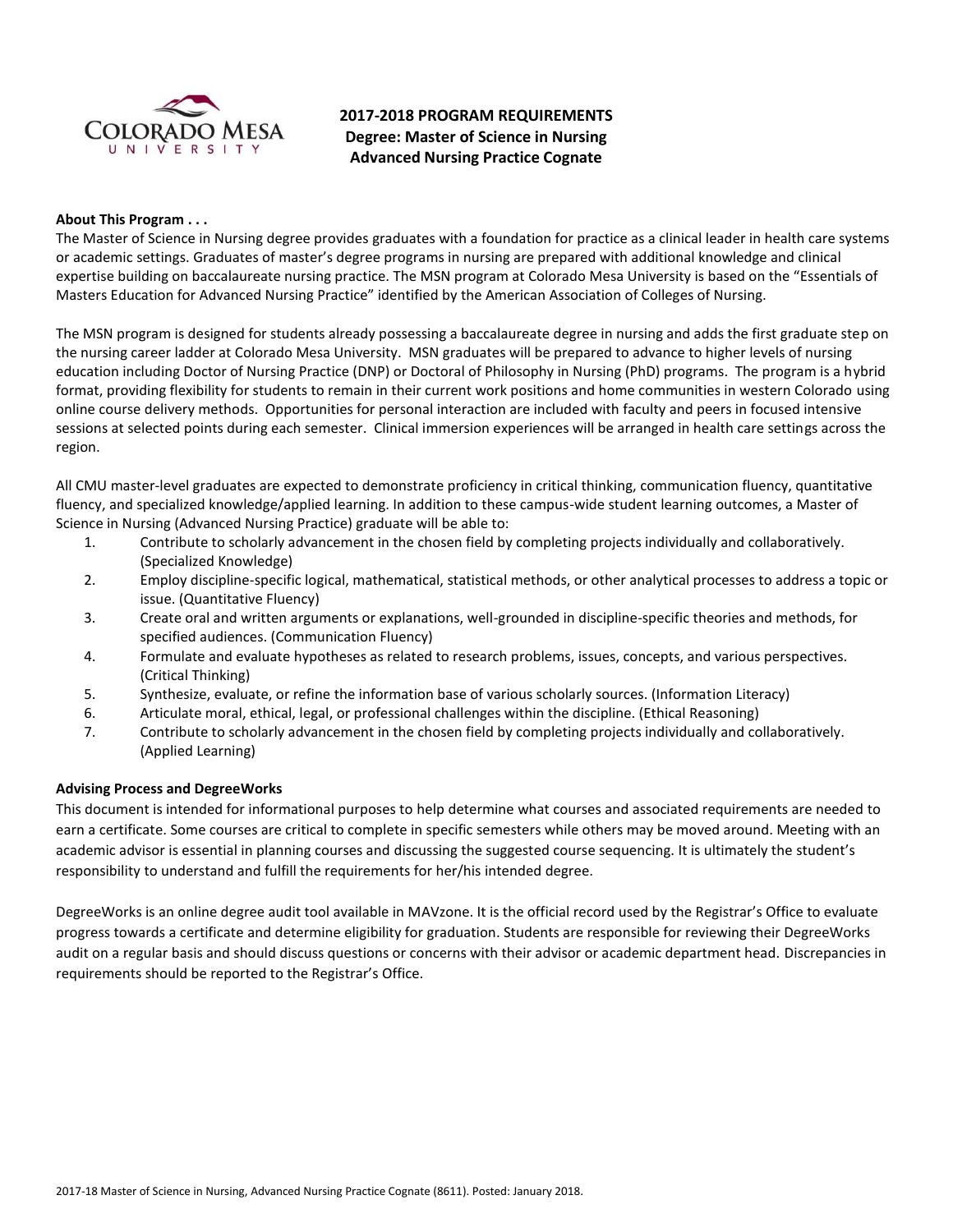# **Graduation Process**

Students must complete the following in the first two months of the semester prior to completing their certificate requirements (for one semester certificates complete in the first week of class):

- Review their DegreeWorks audit and create a plan that outlines how unmet requirements will be met in the final semester.
- Meet with their advisor and modify their plan as needed. The advisor must approve the final plan.
- Submit the "Intent to Graduate" form to the Registrar's Office to officially declare the intended graduation date and commencement ceremony plans.
- Register for all needed courses and complete all requirements for each degree sought.

Submission deadlines and commencement details can be found at [http://www.coloradomesa.edu/registrar/graduation.html.](http://www.coloradomesa.edu/registrar/graduation.html)

If your petition for graduation is denied, it will be your responsibility to apply for graduation in a subsequent semester. Your "Intent to Graduate" does not automatically move to a later graduation date.

## **INSTITUTIONAL GRADUATE DEGREE REQUIREMENTS**

The following institutional requirements apply to all CMU graduate-level degrees. Specific programs may have different requirements that must be met in addition to institutional requirements.

- Graduate certificates consist of a minimum of 5 credit hours. Master's degrees consist of a minimum of 30 credit hours. Doctoral degrees consist of a minimum of 60 credit hours
- All credits in a graduate program must be minimally at the 500-level.
- At least fifty percent of the credit hours must be taken at CMU.
- Students must achieve a 3.00 cumulative GPA or higher in all CMU coursework.
- A course may only be used to fulfill one requirement for each degree/certificate.
- Capstone exit assessment/projects (e.g., Major Field Achievement Test) requirements are identified under Program-Specific Requirements.
- The Catalog Year determines which program sheet and certificate requirements a student must fulfill in order to graduate. Visit with your advisor or academic department to determine which catalog year and program requirements you should follow.
- See "Requirements for Graduate Degrees and Certificates" in the catalog for a complete list of graduation requirements.

#### **PROGRAM-SPECIFIC REQUIREMENTS**

- Admission to the program follows the general admissions policies & procedures for graduate programs outlined in the university catalog.
- A bachelor's degree in nursing from a regionally accredited college or university is required, prior to beginning the program. Applicants must have maintained a GPA of 3.0 or better in baccalaureate nursing coursework.
- 36 semester hours are required for the Master of Science in Nursing, Advanced Nursing Practice Cognate degree.
- No course grade lower than a "B" will be counted toward the degree.
- Applicants must hold a current, unrestricted license to practice as a registered nurse in their State of Practice.
- It is recommended that students work closely with a faculty advisor when selecting courses and scheduling classes prior to registration.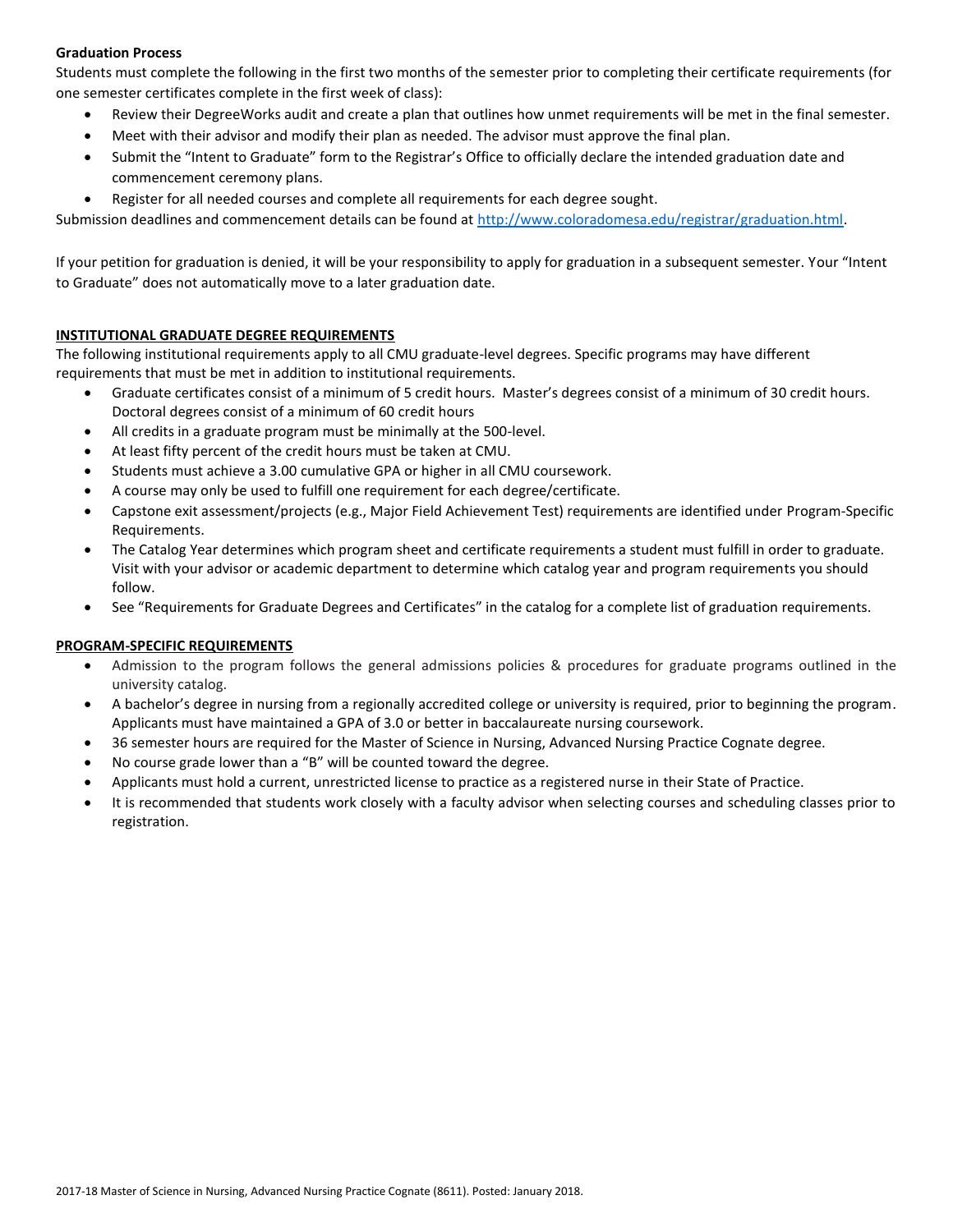# **MASTER OF SCIENCE IN NURSING, ADVANCED NURSING PRACTICE COGNATE REQUIREMENTS** (36 semester hours, must earn a

grade of "B" or better in each course)

### **Required Core Courses** (18 semester hours)

- $\Box$  NURS 500 Theoretical Foundations (3)
- $\Box$  NURS 501 Nursing Research Methods (3)
- NURS 502 Health Information Systems (3)
- $\Box$  NURS 503 Organizational Leadership (3)
- $\Box$  NURS 504 Health Policy (3)
- NURS 505 Quality Assessment and Improvement in Health Care Settings (3)

## **Advanced Nursing Practice Cognate** (15 semester hours)

- NURS 525 Pathophysiologic Concepts (3)
- NURS 526 Pharmacology for Advanced Nurse Practitioners (3)
- NURS 527 Advanced Health Assessment (3)
- □ NURS 530 Chronic Illness Management (3)
- NURS 535 Health Promotion & Disease Prevention (3)

# **Capstone** (3 semester hours)

□ NURS 575 - Capstone Project (3)

## **Other Requirements**

□ Completion of Oral Comprehensive Exam